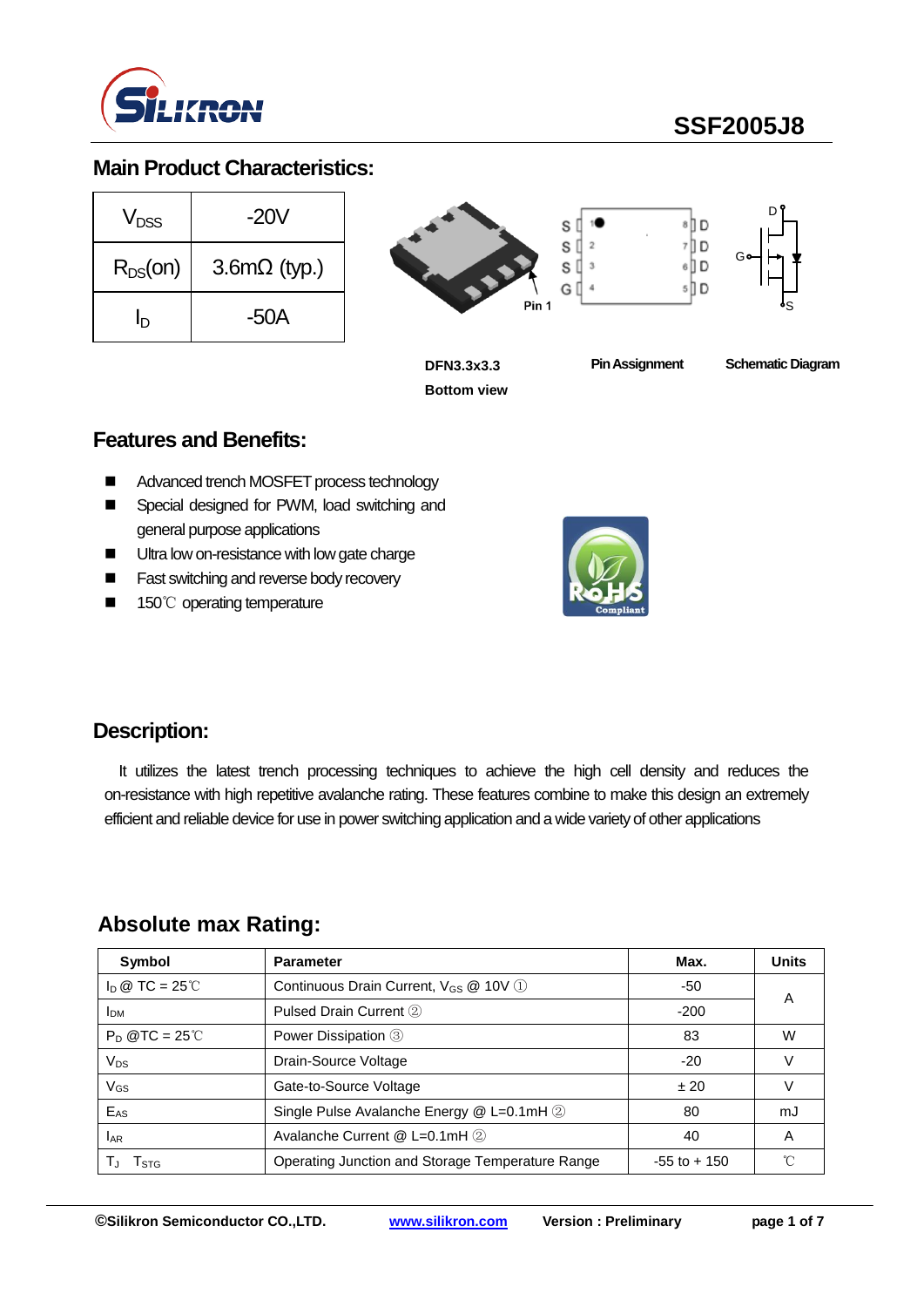

## **Thermal Resistance**

| Symbol          | <b>Characterizes</b>                    | Typ. | Max. | <b>Units</b>   |
|-----------------|-----------------------------------------|------|------|----------------|
| $R_{\theta$ JC  | Junction-to-case 3                      |      | 1.5  | $^{\circ}$ C/W |
| $R_{\theta JA}$ | Junction-to-ambient ( $t \le 10$ s) (4) |      | 20   | $^{\circ}$ CMV |

## **Electrical Characterizes** @T<sub>A</sub>=25℃ unless otherwise specified

| <b>Symbol</b>            | <b>Parameter</b>                     | Min.    | Typ. | Max.   | <b>Units</b> | <b>Conditions</b>                             |  |
|--------------------------|--------------------------------------|---------|------|--------|--------------|-----------------------------------------------|--|
| $V_{(BR)DSS}$            | Drain-to-Source breakdown voltage    | $-20$   |      |        | $\vee$       | $V_{GS} = 0V$ , $I_D = -250\mu A$             |  |
|                          | Static Drain-to-Source on-resistance | —       | 3.6  | 5      |              | $V$ <sub>GS</sub> =-4.5V.I <sub>D</sub> =-20A |  |
| $R_{DS(on)}$             |                                      |         | 4.7  | 6.5    | $m\Omega$    | $V_{GS} = -2.5V I_D = -20A$                   |  |
|                          |                                      |         | 6.4  | 8.5    |              | $V_{GS} = -1.8 V \cdot \ln = -20A$            |  |
| $V_{GS(th)}$             | Gate threshold voltage               | $-0.35$ |      | $-1$   | $\vee$       | $V_{DS} = V_{GS}$ , $I_{D} = -250 \mu A$      |  |
| $I_{DSS}$                | Drain-to-Source leakage current      |         |      | $-1$   | μA           | $V_{DS} = -16V$ , $V_{GS} = 0V$               |  |
| <b>I</b> GSS             | Gate-to-Source forward leakage       |         |      | 100    | nA           | $V_{GS} = 12V$                                |  |
|                          |                                      |         |      | $-100$ |              | $V_{GS} = -12V$                               |  |
| $Q_{q}$                  | Total gate charge                    |         | 75   |        |              | $I_D = -20A$ ,                                |  |
| $\mathsf{Q}_{\text{gs}}$ | Gate-to-Source charge                |         | 10   |        | nC           | $V_{DS} = -15V$ ,                             |  |
| $Q_{gd}$                 | Gate-to-Drain("Miller") charge       |         | 14   |        |              | $V_{GS} = -10V$                               |  |
| $t_{d(on)}$              | Turn-on delay time                   |         | 12   |        |              |                                               |  |
| $t_{r}$                  | Rise time                            |         | 11   |        |              | $V_{GS}$ =-10V, VDS=-15V,                     |  |
| $t_{d(\text{off})}$      | Turn-Off delay time                  |         | 55   |        | ns           | $I_D = -20A$ , $R_{GEN} = 3\Omega$            |  |
| $t_{\rm f}$              | Fall time                            |         | 15   |        |              |                                               |  |
| $C_{\text{iss}}$         | Input capacitance                    |         | 4300 |        |              | $V_{GS} = 0V$                                 |  |
| $C_{\rm oss}$            | Output capacitance                   |         | 500  |        | pF           | $V_{DS} = -10V$                               |  |
| C <sub>rss</sub>         | Reverse transfer capacitance         |         | 320  |        |              | $f = 1$ MHz                                   |  |

# **Source-Drain Ratings and Characteristics**

| <b>Symbol</b> | <b>Parameter</b>                 | Min. | Typ. | Max.   | <b>Units</b> | <b>Conditions</b>                    |
|---------------|----------------------------------|------|------|--------|--------------|--------------------------------------|
| Is            | <b>Continuous Source Current</b> |      |      | -50    | A            | MOSFET symb                          |
|               | (Body Diode)                     |      |      |        |              | showing<br>the                       |
| <b>I</b> sm   | <b>Pulsed Source Current</b>     |      |      | $-200$ | A            | integral reverse                     |
|               | (Body Diode)                     |      |      |        |              | p-n junction diode.                  |
| $V_{SD}$      | Diode Forward Voltage            |      |      | $-1.2$ | V            | $IS=-1A$ , $VGS=0V$                  |
| $t_{rr}$      | Reverse Recovery Time            |      | 55   |        | ns           | $T_J = 25^{\circ}C$ , $I_F = -20A$ , |
| $Q_{rr}$      | Reverse Recovery Charge          |      | 365  |        | nC           | $di/dt = 100A/\mu s$                 |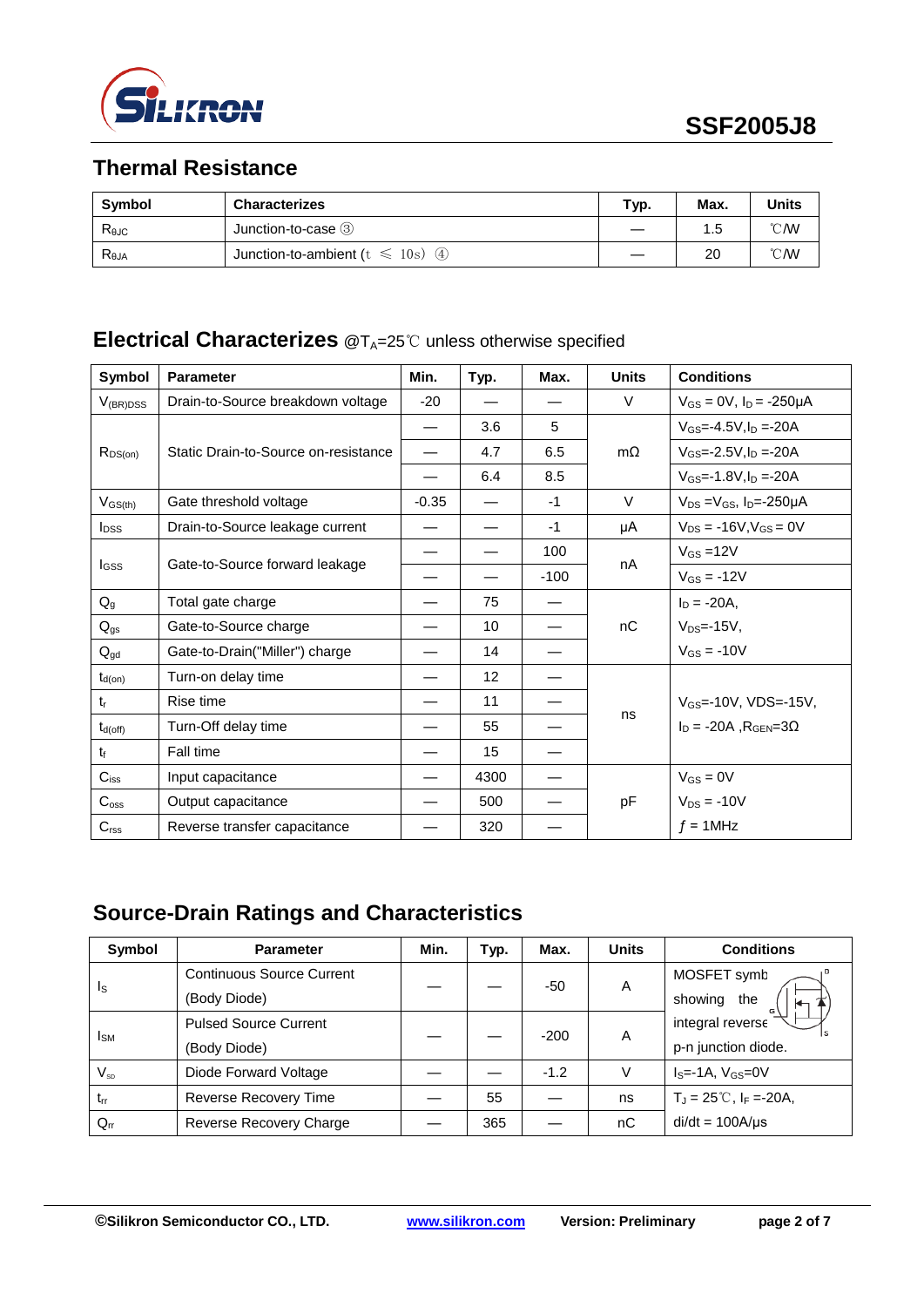

### **Test circuits and Waveforms**

**EAS test circuits:** 



**Gate charge test circuit:** 

**Switch Waveforms:**







#### **Notes:**

- ①The maximum current rating is limited by bond-wires.
- ②Repetitive rating; pulse width limited by max. junction temperature.
- ③The power dissipation PD is based on max. junction temperature, using junction-to-case thermal resistance.
- ④The value of RθJA is measured with the device mounted on 1in 2 FR-4 board with 2oz. Copper, in a still air environment with TA =25℃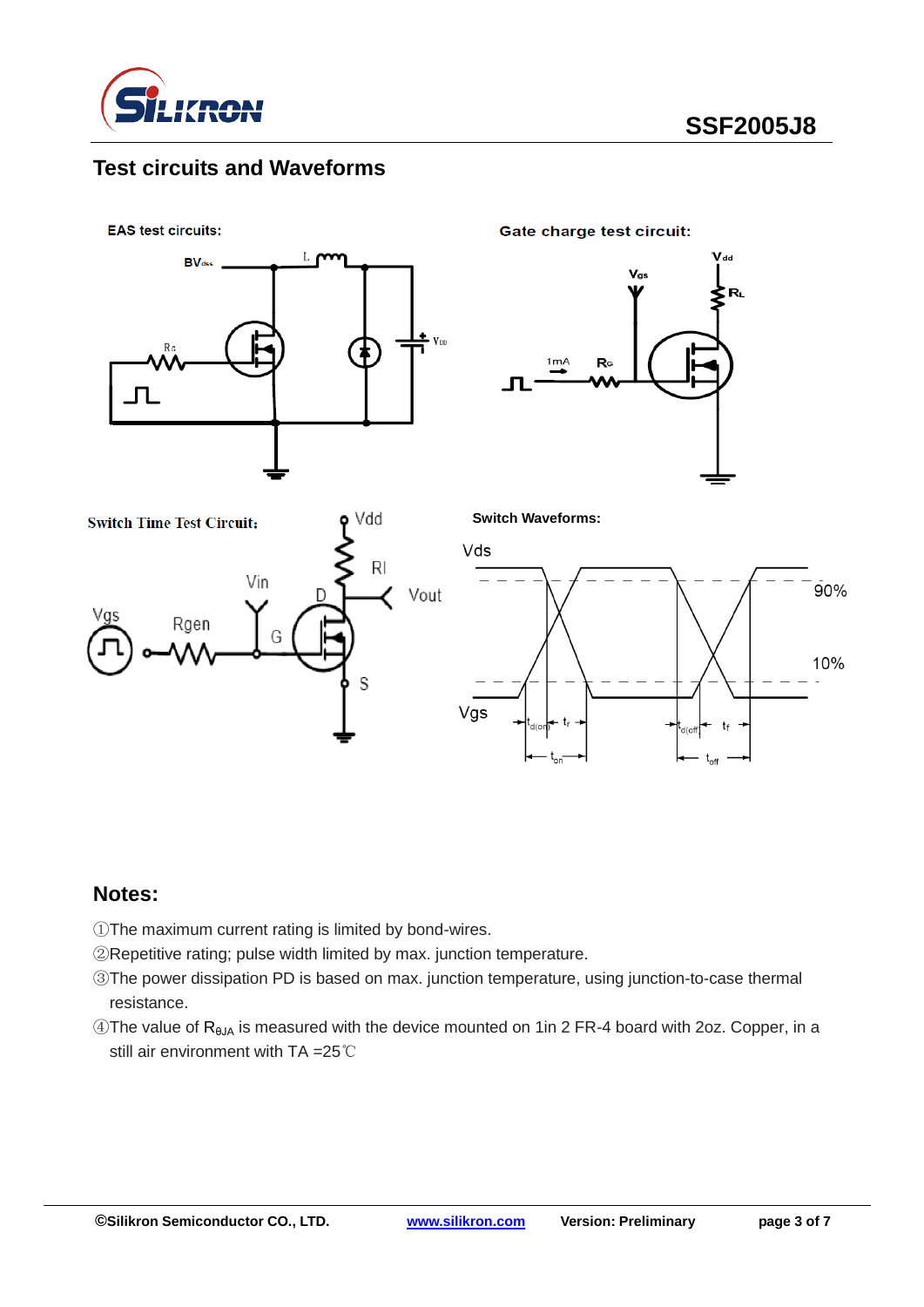

### **Typical electrical and thermal characteristics**







**Figure 3. Source Darin Forward Characteristics Figure 4. Gate-Charge Characteristics**



**Figure 5. Normalized VGS(th) Vs T<sup>J</sup>**



**Figure 2.On-resistance Vs. G-S Voltage**





**Figure 6. Normalized RDSON Vs TJ**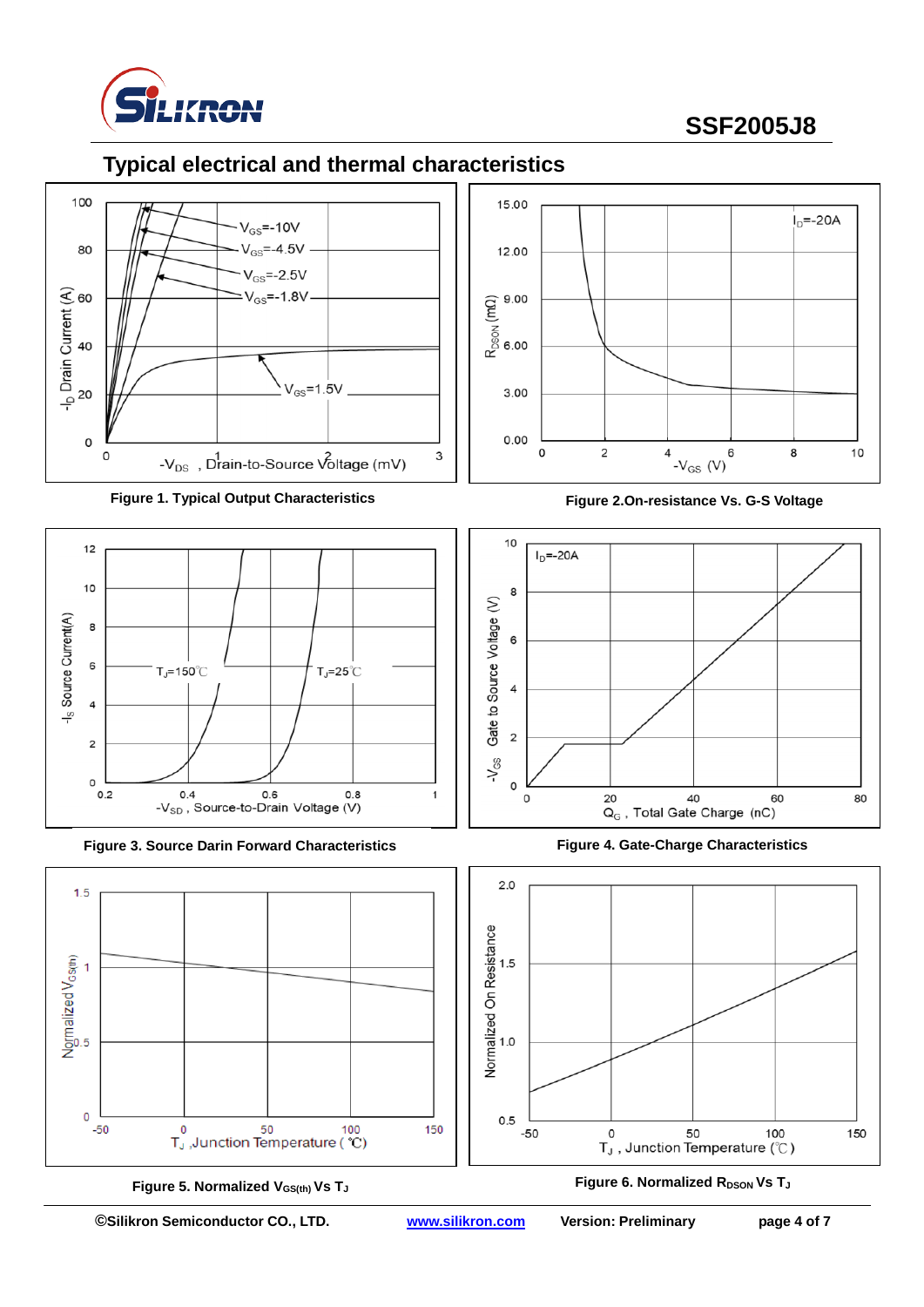

## **Typical electrical and thermal characteristics**



**Figure 7. Capacitance Figure 8. Safe Operating Area**



**Figure 9. Normalized Maximum Transient Thermal Impedance**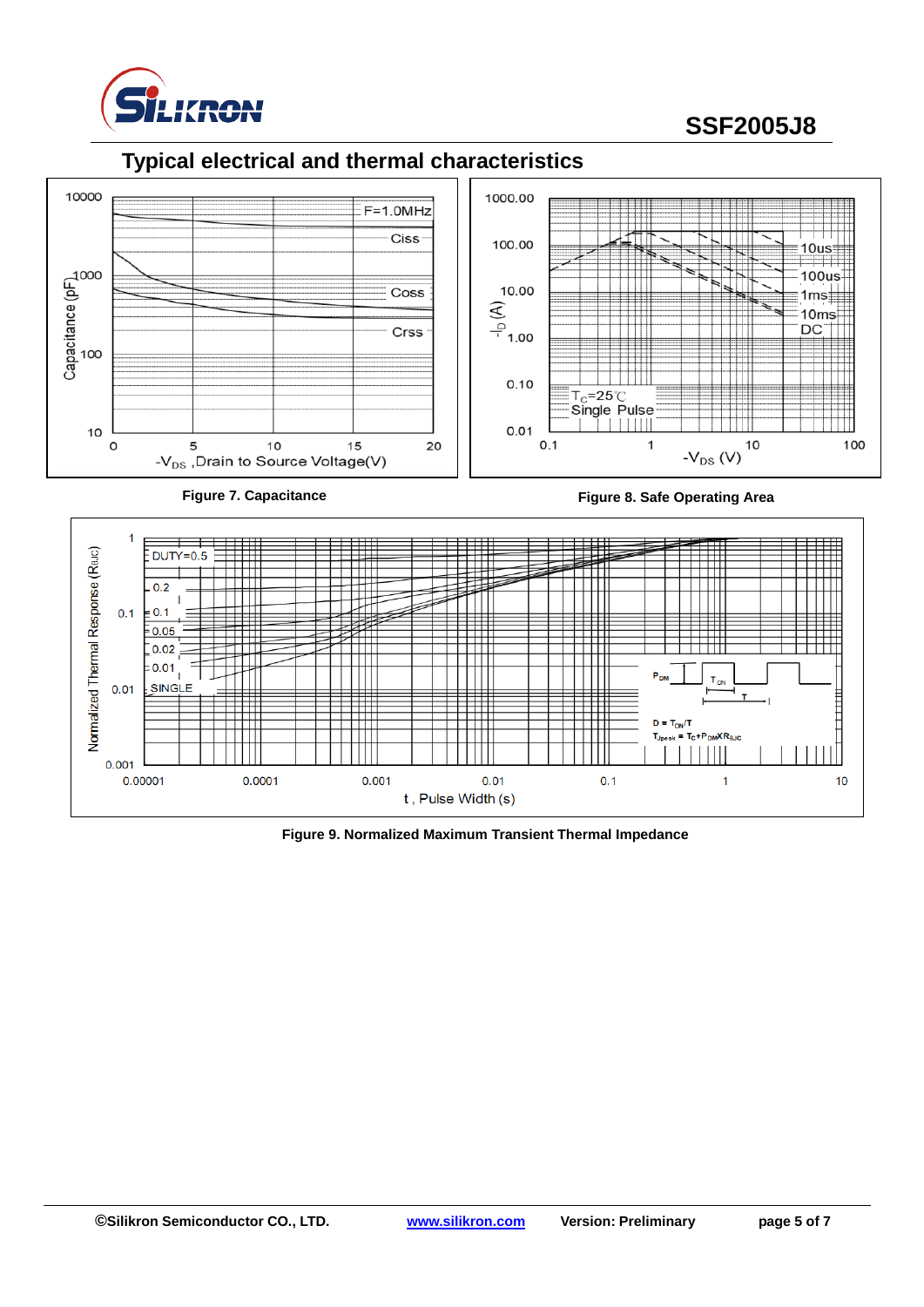

C

### **Mechanical Data**:



| <b>SYMBOLS</b> |            | <b>MILLIMETERS</b>       |      | <b>INCHES</b> |            |            |
|----------------|------------|--------------------------|------|---------------|------------|------------|
|                | <b>MIN</b> | <b>NOM</b><br><b>MAX</b> |      | <b>MIN</b>    | <b>NOM</b> | <b>MAX</b> |
| A              | 0.70       | 0.75                     | 0.80 | 0.028         | 0.030      | 0.031      |
| A <sub>2</sub> | 0.00       | --                       | 0.05 | 0.000         |            | 0.002      |
| В              | 0.24       | 0.30                     | 0.35 | 0.009         | 0.012      | 0.014      |
| C              | 0.10       | 0.15                     | 0.25 | 0.004         | 0.006      | 0.010      |
| D              | 3.15       | 3.30                     | 3.40 | 0.124         | 0.130      | 0.134      |
| Е              | 3.15       | 3.30                     | 3.40 | 0.124         | 0.130      | 0.134      |
| E2             | 2.15       | 2.25                     | 2.35 | 0.085         | 0.089      | 0.093      |
|                | 0.35       | 0.40                     | 0.45 | 0.014         | 0.016      | 0.018      |
| N              | 2.10       | 2.25                     | 2.35 | 0.083         | 0.089      | 0.093      |
| e              |            | 0.65                     |      |               | 0.026      |            |